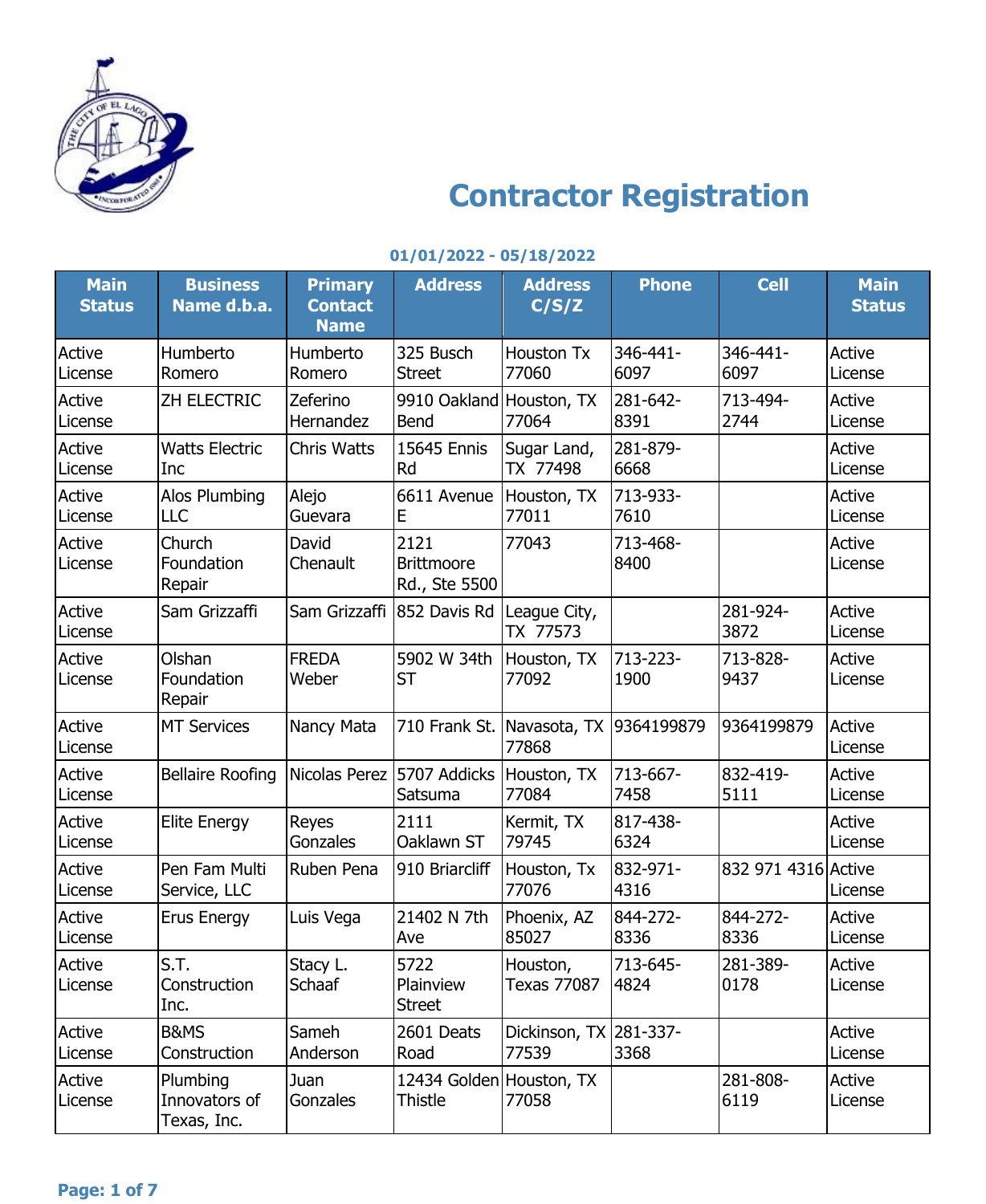| Active<br>License | Giacona<br>Plumbing                                     | <b>Mike</b>               | 3206 N. Main Houston, Tx.                   | 77009                                                      | 713-237-<br>8323   | 713-775-<br>1350 | Active<br>License |
|-------------------|---------------------------------------------------------|---------------------------|---------------------------------------------|------------------------------------------------------------|--------------------|------------------|-------------------|
| Active<br>License | American Pointe Rodman<br>Realty, LTD                   | Almassi                   | <b>11319 Piney</b><br><b>Point Circle</b>   | Houston, TX<br>77024                                       | 713-259-<br>1575   | 713-259-<br>1575 | Active<br>License |
| Active<br>License | <b>Texas Quality</b><br>Plumbing                        | Josue<br>Carbajal         | 14655<br>Northwest<br>Freeway<br>Suite #105 | Houston, TX<br>77040                                       | 713-385-<br>0349   |                  | Active<br>License |
| Active<br>License | <b>Twin Oaks</b><br>Construction                        | Michael<br>Cavender       | 3707<br>Lonniewood<br>Dr                    | Houston, TX<br>77059                                       |                    | 409-256-<br>4735 | Active<br>License |
| Active<br>License | Stronghold<br><b>Restoration &amp;</b><br>Roofing       | William<br><b>Balusek</b> | 4636 E Nasa<br>Pkwy                         | Seabrook, TX 713-553-<br>77586                             | 9231               |                  | Active<br>License |
| Active<br>License | <b>Richard Repair</b><br>& Construction<br>Services LLC | Jason<br>Richard          | 3411 North<br>Jackson Rd                    | Santa Fe, Tx,<br>77517                                     | 409-500-<br>2276   |                  | Active<br>License |
| Active<br>License | Unlimited<br>Essential<br>Solutions Inc                 | Kyla Payne                | 19507<br><b>Winston Hill</b><br>Dr          | Cypress, TX<br>77433                                       | 281-944-<br>8033   | 346-401-<br>2239 | Active<br>License |
| Active<br>License | Pool n Spa<br>Artistry                                  | Robert<br><b>Salinas</b>  | 1415 Llano St Pasadena,                     | TX 77504                                                   | 713-941-<br>2661   | 281-802-<br>4966 | Active<br>License |
| Active<br>License | <b>Texas James</b><br>Plumbing                          | Texas Lane                | Dr                                          | 1905 Bahama Seabrook, TX<br>77586                          | 254 - 580-<br>3911 | 281-346-<br>3233 | Active<br>License |
| Active<br>License | <b>Caliber Electric</b>                                 | <b>Kevin</b><br>Morrison  | 3439 Willie<br>Way                          | Spring, TX.<br>77380                                       | 346-802-<br>5213   | Same             | Active<br>License |
| Active<br>License | RC Roofing &<br>Remodeling                              | Romulo<br>Colmenero       | 2632 Lone<br>Oak Rd                         | Houston, TX<br>77093                                       |                    | 832-352-<br>3322 | Active<br>License |
| Active<br>License | Ory's Plumbing<br>Solutions                             | Charly Eldar              | 221 Baker<br>Rd, Unit A-6                   | Houston, TX<br>77044                                       | 281-829-<br>9828   | 281-919-<br>3083 | Active<br>License |
| Active<br>License | Stoffers A/C and Jeremy<br><b>Heating LLC</b>           | <b>Stoffer</b>            | 603 North<br>Gordon<br><b>Street</b>        | Alvin, TX<br>77511                                         | 281-331-<br>7749   | 832-293-<br>2279 | Active<br>License |
| Active<br>License | Upscale Roofing Stephen                                 | Terry                     | 4650 Center<br>St                           | Deer Park Tx<br>77536                                      | 281-930-<br>7368   |                  | Active<br>License |
| Active<br>License | Innovative<br>Irrigation<br><b>Systems</b>              | <b>Brian Fitts</b>        | 15407 Park<br>Estates Ln                    | Houston, TX<br>77062                                       | 713-299-<br>4540   |                  | Active<br>License |
| Active<br>License | <b>Right Touch</b><br>Electrical                        |                           |                                             | William Burns 2623 Dupont   Pasadena, Tx 281-407-<br>77503 | 6199               |                  | Active<br>License |
| Active<br>License | <b>Texas Tech</b><br>Plumbing                           | Jorge<br>Pacheco          | 11130<br>Hanning Ln                         | Houston Tx<br>77041                                        | 832-969-<br>9308   |                  | Active<br>License |
| Active<br>License | Temperature<br>Solutions A/C<br>and Heating             | <b>Todd Louvar</b>        | 2217 Anders<br>Ln Suite B                   | Kemah TX<br>77565                                          | 281-535-<br>3889   | 281-745-<br>8264 | Active<br>License |
| Active<br>License | <b>REO</b><br>CONTRACTORS.                              | Krista Girard             | 27228 E.<br>Hardv Rd.                       | 77373                                                      | 281-771-<br>3750   |                  | Active<br>License |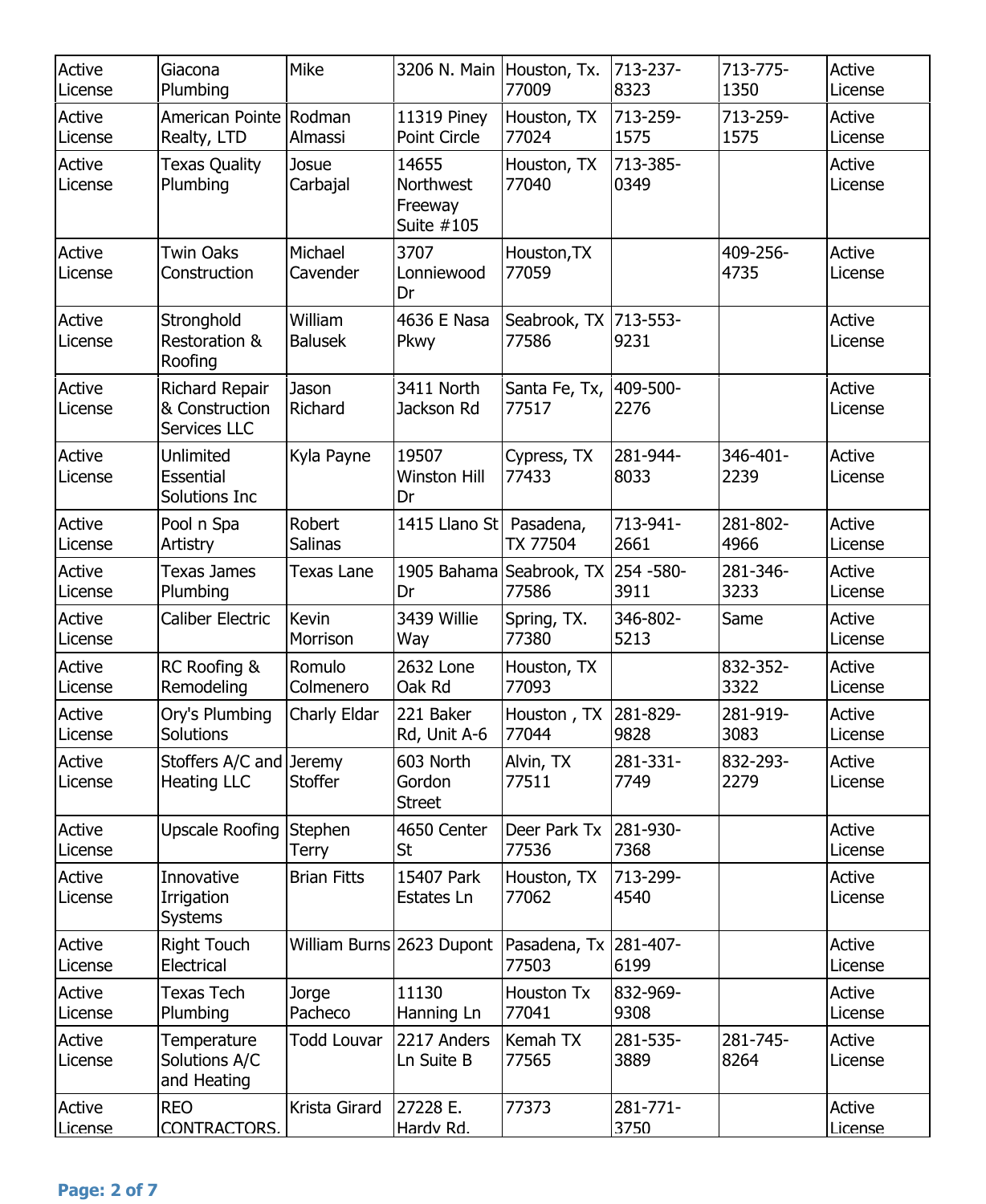|                   | INC.                                                        |                              |                                           |                                              |                     |                     |                   |
|-------------------|-------------------------------------------------------------|------------------------------|-------------------------------------------|----------------------------------------------|---------------------|---------------------|-------------------|
| Active<br>License | <b>Amstill Roofing</b><br>L.L.C                             | <b>Frank Stilley</b>         | 14125<br>Memorial<br><b>Drive</b>         | Houston, TX<br>77079                         | 281-495-<br>1878    | 832-492-<br>3391    | Active<br>License |
| Active<br>License | <b>Hall Electrical</b><br>Contractor                        | <b>Rick Hall</b>             |                                           | P O Box 5391 Kingwood, TX 281-802-<br>77325  | 7562                | 281-802-<br>7562    | Active<br>License |
| Active<br>License | <b>Texas Select</b><br>Plumbing                             | Chris Murski                 | 27039<br>Hufsmith<br>Conroe Rd            | Magnolia, TX<br>77354                        | 281-251-<br>6100    |                     | Active<br>License |
| Active<br>License | Generator<br>Supercenter                                    | Matthew<br>Metcalfe          | 23123 SH<br>249                           | Tomball, TX<br>77375                         | 281-251-<br>6100    |                     | Active<br>License |
| Active<br>License | <b>JUAN OVIEDO</b>                                          | <b>JUAN</b><br><b>OVIEDO</b> | 8214<br><b>CHESWICK</b><br><b>DR</b>      | <b>HOUSTON TX 346-272-</b><br>77037          | 9683                | 713-545-<br>4522    | Active<br>License |
| Active<br>License | <b>DMV KITCHEN</b><br><b>AND BATH</b>                       | <b>DEAN FRIDY</b>            | 4002<br><b>HIGHKNOLL</b><br>LN            | <b>SEABROOK</b><br><b>TEXAS 77586</b>        | 281-898-<br>0738    |                     | Active<br>License |
| Active<br>License | A Texas Gutter<br>Company                                   | <b>Kevin</b><br>Dickson      | 10902 I-10<br>East                        | Mont Belvieu, 281-381-<br><b>Texas 77523</b> | 0850                | 281-381-<br>0850    | Active<br>License |
| Active<br>License | P and K Builders Tim Leppard                                |                              | 8301<br>Hempstead<br>Rd                   | Houston, Tx<br>77008                         | 281-685-<br>2845    | 713-824-<br>2248    | Active<br>License |
| Active<br>License | <b>RCP Plumbing</b><br><b>LLC</b>                           | Ricky Peck Jr                | 210<br>Robertson<br>street                | Texas City<br>Texas 77591                    | $(832)419-$<br>8307 | $(832)419-$<br>8307 | Active<br>License |
| Active<br>License | Enterprise<br>Roofing &<br><b>Skylights</b>                 | Mike Shapiro 11900 Strom     | Road,<br>Dickinson,<br><b>Texas 77539</b> |                                              | 281-339-<br>3105    | 281-216-<br>7061    | Active<br>License |
| Active<br>License | <b>WADE</b><br>CONSTRUCTION WADE<br>AND ROOFING             | <b>CHRISTIAN</b>             | 223 E SHORE   KEMAH, TX<br><b>DR</b>      | 77565                                        | 832-888-<br>2011    | 832-888-<br>2011    | Active<br>License |
| Active<br>License | Aquatic Pools & Justin Yeager 1401 W<br><b>Hot Tubs LLC</b> |                              | League City<br>Pkwy N16                   | League City<br>TX 77573                      | 409-986-<br>7600    |                     | Active<br>License |
| Active<br>License | <b>Valentin Enviro</b><br>Irrigation<br>Systems             | Alex Valentin                | 23903<br>Kingmont<br>Knoll                | Court Spring, 713-306-<br>TX 77373           | 1750                | 713-306-<br>1750    | Active<br>License |
| Active<br>License | Renewal by<br>Andersen of<br>Houston                        | Julie Birner                 | 9825 FM<br>2920 RD                        | <b>Tomball TX</b><br>77375                   | 281-378-<br>6000    |                     | Active<br>License |
| Active<br>License | Deer Park<br>Plumbing &<br>Maint.                           | Delton Page                  | 4830 Red<br><b>Bluff</b>                  | Pasadena, TX 281-998-<br>77503               | 8816                |                     | Active<br>License |
| Active<br>License | Power Home<br>Solar LLC dba<br><b>Pink Energy</b>           | Bryan Law                    | 919 N Main<br><b>Street</b>               | Mooresville,<br><b>NC 28115</b>              | 919-300-<br>7976    |                     | Active<br>License |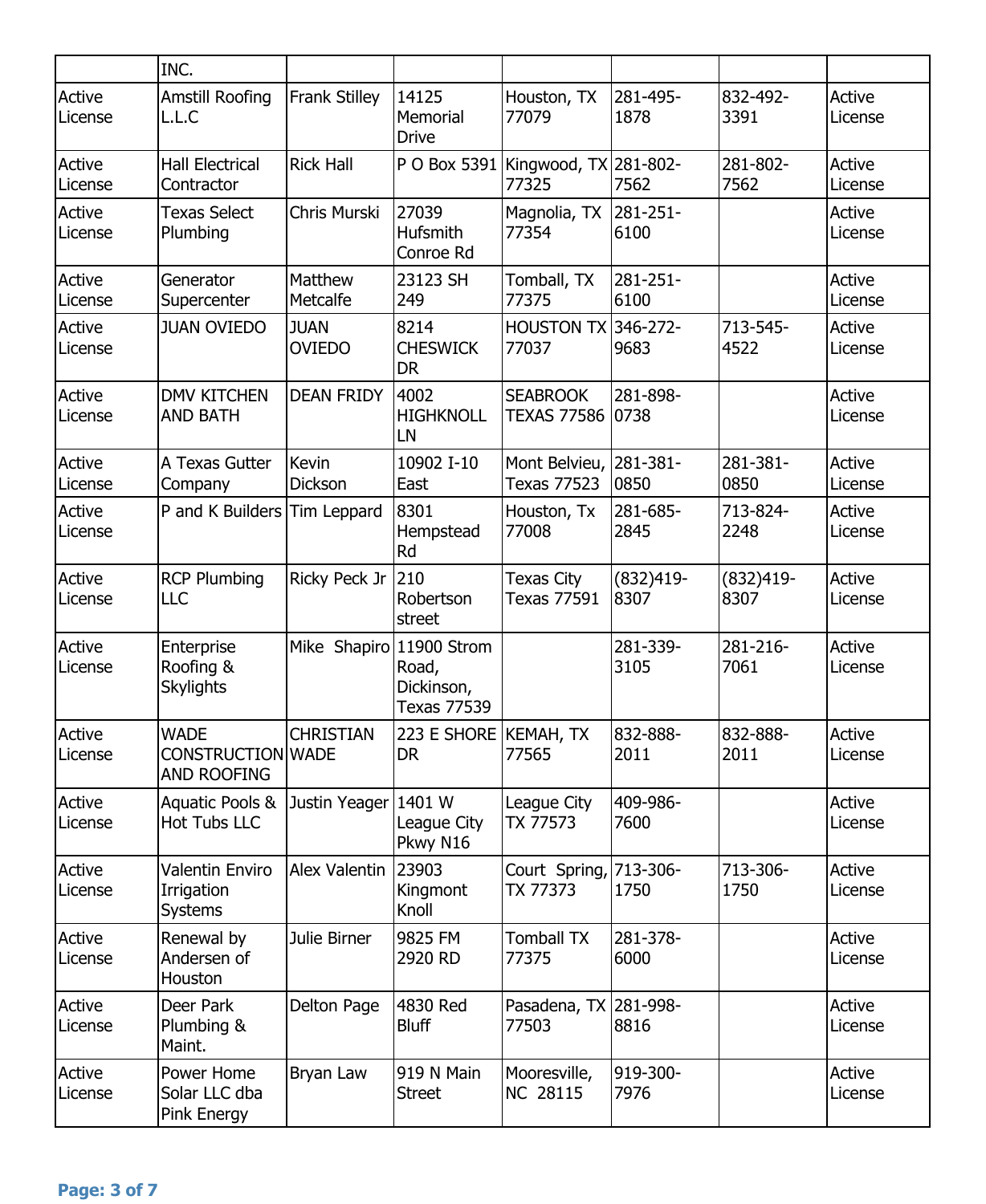| Active<br>License | 713 Plumbers                                                                                                | John Howard 905 Town                          | and Country<br>Blvd., Apt.<br>725              | Houston<br><b>Texas 77024</b>   | 281-513-<br>6403 | 832-454-<br>4826 | Active<br>License |
|-------------------|-------------------------------------------------------------------------------------------------------------|-----------------------------------------------|------------------------------------------------|---------------------------------|------------------|------------------|-------------------|
| Active<br>License | All Star Repairs                                                                                            | Joseph<br>Perales                             | 4119 Carmel<br>Ridge Way                       | Pasadena TX<br>77503            | 832-495-<br>5942 |                  | Active<br>License |
| Active<br>License | Tipton<br>Windstorm<br>Construction<br>LLC                                                                  | Wes TIpton                                    | 1207 Esther<br><b>St</b>                       | Kemah, TX<br>77565              | 281-334-<br>8888 | 832-552-<br>6991 | Active<br>License |
| Active<br>License | Hernandez<br>Monreal<br>Plumbing Co.                                                                        | <b>CELESTINO</b><br><b>MONREAL</b>            | 2603 Kelley<br>St.                             | Houston, TX<br>77026            | 713-699-<br>1782 |                  | Active<br>License |
| Active<br>License | Comcast<br><b>Business Class</b><br>Security, LLC<br>d/b/a Comcast<br><b>Business</b><br><b>SmartOffice</b> | Doug Bassett 1701 John F.                     | Kennedy<br>Blvd.                               | Philadelphia,<br>PA, 19103      | 215-286-<br>3300 |                  | Active<br>License |
| Active<br>License | <b>Jenkins</b><br>Restorations                                                                              | Wes Wilson                                    | 1424 N. Sam<br>Houston<br>Parkway<br>Suite 100 | Houston, TX<br>77032            |                  | 346-293-<br>3124 | Active<br>License |
| Active<br>License | JR.D<br>Construction                                                                                        | Lisa Austin                                   | 13726<br>Florence<br>Road                      | Sugar Land,<br>TX 77498         | 281-491-<br>2202 | 713-854-<br>7654 | Active<br>License |
| Active<br>License | Urban<br>Craftsman                                                                                          | <b>Brandon</b><br>Kraut                       | 606 C East<br>24th Street                      | Houston, TX<br>77008            | 713-369-<br>0999 | 405-514-<br>8298 | Active<br>License |
| Active<br>License | Quality 1<br>Handyman                                                                                       | Jaime<br>Alvarado                             | 7924 Bayway Baytown, TX<br>Dr                  | 77520                           | 281-904-<br>4639 |                  | Active<br>License |
| Active<br>License | Continental<br>Foundation                                                                                   |                                               | James Ogden 1202 Poston<br>Rd                  | Dickinson, TX 281-334-<br>77539 | 8810             | 832-715-<br>7646 | Active<br>License |
| Active<br>License | <b>Bay Area Signs</b><br>and Electrical                                                                     | <b>Tim Clark</b>                              | 1750<br><b>Dickinson</b><br>Ave Bld E          | 77573                           | 281-967-<br>7141 | 713-899-<br>5417 | Active<br>License |
| Active<br>License | Roar Over<br>Texas Inc                                                                                      | Oscar Lopez                                   | 9734 Tucker<br>Cypress Dr                      | Houston, TX<br>77095            | 832-920-<br>6138 |                  | Active<br>License |
| Active<br>License | Home Krafters<br>Construction                                                                               | Art Trujillo                                  | 207 Biscayne<br><b>Blvd</b>                    | El Lago Texas 806-527-<br>77586 | 1203             | 806-527-<br>1203 | Active<br>License |
| Active<br>License | Conrad<br>Construction<br>Co., LTD                                                                          | Brian Conrad   13408                          | Emmett                                         | Houston, TX<br>77041            | 713-937-<br>3081 | 832-473-<br>5521 | Active<br>License |
| Active<br>License | <b>Action Electric</b><br>Company                                                                           | Joseph<br>Sandoval                            | 311 Marina<br>Oaks Ct                          | Kemah, TX<br>77565              | 281-538-<br>2638 | 281-924-<br>5692 | Active<br>License |
| Active<br>License | <b>KALIN</b><br><b>PLUMBING</b>                                                                             | <b>JUAN</b><br><b>CARLOS</b><br><b>OVIEDO</b> | 8214<br><b>CHESWICK</b><br><b>DR</b>           | Houston, TX<br>77037            | 346-272-<br>9683 | 713-545-<br>4522 | Active<br>License |
| Active            | Gizmo's                                                                                                     | Guillermo                                     | 411 Ave G                                      | Alvin Tx                        | 832-731-         | 832-731-         | Active            |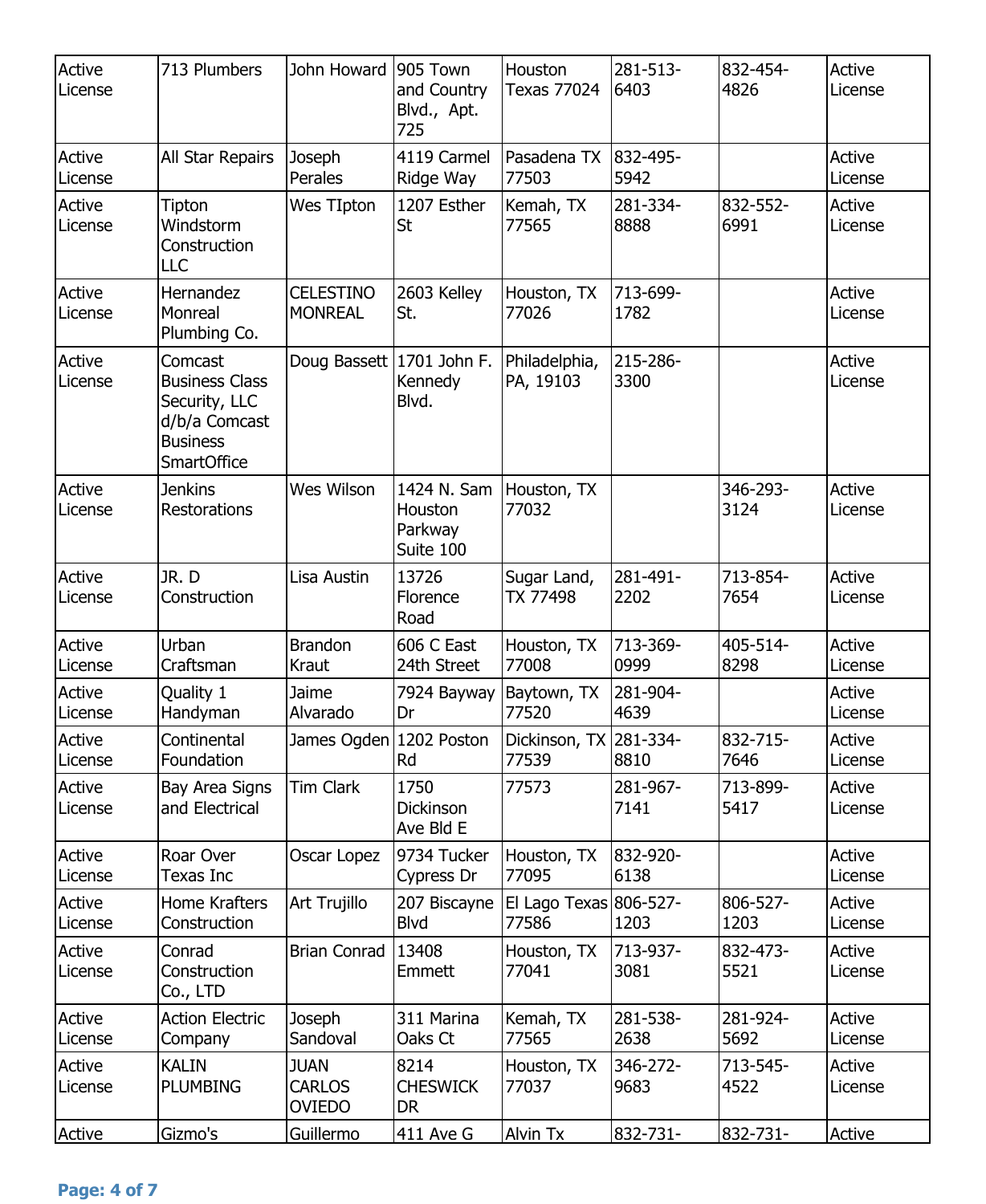| License           | Construction-<br>Guillermo<br>Rodriguez                    | Rodriguez                                  |                                                               | 77511                                 | 2671                               | 2671             | License           |
|-------------------|------------------------------------------------------------|--------------------------------------------|---------------------------------------------------------------|---------------------------------------|------------------------------------|------------------|-------------------|
| Active<br>License | <b>Top Gun</b><br>Plumbing Ilc.                            | David Fisher                               | 407 Summer<br>Place Ct.<br>League City,<br><b>Texas 77573</b> |                                       | 832-683-<br>6757                   | 832-683-<br>6757 | Active<br>License |
| Active<br>License | <b>CV ELECTRICAL</b><br><b>SERVICES of</b><br><b>TEXAS</b> | <b>CARLOS H</b><br><b>VARGAS</b>           | 129 WEST<br><b>POLK</b>                                       | <b>LA PORTE</b><br><b>TEXAS 77571</b> |                                    | 832-428-<br>0257 | Active<br>License |
| Active<br>License | Anthony &<br>Sylvan Pools                                  | Lori<br><b>Blackshear</b>                  | 1424 W Sam<br>Houston<br>Pkwy N #180                          | Houston, TX<br>77043                  | 713-467-<br>6458                   |                  | Active<br>License |
| Active<br>License | 1-800-Plumber<br>of Pearland                               | Taylor<br>Cegielski                        | 3905 Halik St   Pearland, TX                                  | 77581                                 | 281-412-<br>4284                   |                  | Active<br>License |
| Active<br>License | New Heights<br>Electric                                    | Hector<br>Hernandez                        | 6702<br>Greenhurst                                            | Houston TX<br>77091                   | 832-931-<br>3508                   | 346-303-<br>1860 | Active<br>License |
| Active<br>License | <b>Maverick</b><br>Remodeling &<br>Construction            | <b>BJ Stampley</b>                         | 4104 Nasa<br>Parkway                                          | Seabrook,<br>Texas 77586              | 281-326-<br>8800                   | 281-799-<br>2298 | Active<br>License |
| Active<br>License | <b>Island Mann</b><br>Plumbing &<br><b>Drain Cleaning</b>  | Katherine<br>Mann                          | 1401 Link Rd,<br>Suite D                                      | League City,<br>TX 77573              | 409-356-<br>9243, 281-<br>724-4469 |                  | Active<br>License |
| Active<br>License | <b>Texas Electrical</b>                                    | Randy Vega                                 | 2630<br>Makinson Rd.                                          | West Point,<br>TX 78963               | 409-256-<br>1472                   | 409-256-<br>1472 | Active<br>License |
| Active<br>License | Reyna's<br>Concrete<br>Construction,<br>LLC.               | Jose Reyna                                 | 1715 Ste. C<br>Dickinson,<br>Ave                              | Dickinson, Tx<br>77539                | 281-614-<br>9309                   | 281-614-<br>9309 | Active<br>License |
| Active<br>License | Courtesy<br>Plumbing<br><b>Services</b>                    | Jennifer<br>Seals / Misty<br><b>Bailey</b> | P.O. Box<br>1576                                              | Shepherd, Tx 832-492-<br>77371        | 9738                               | 832-492-<br>9738 | Active<br>License |
| Active<br>License | Pasadena<br>Plumbing<br>Services, Inc.                     | Aggie St.<br>Clair                         | 505 Illinois                                                  | South<br>Houston, TX<br>77587         | 281-487-<br>4688                   |                  | Active<br>License |
| Active<br>License | Storm Guardian<br>Generators                               | Alma<br>Gonzales                           | 1709 E South<br><b>St</b>                                     | Alvin, TX<br>77511                    | 281-648-<br>2177                   |                  | Active<br>License |
| Active<br>License | Abraham the<br>Plumber                                     | Alma<br>Gonzales                           | 216 Orchard<br><b>St</b>                                      | Kempner, Tx<br>76539                  | 281-648-<br>2177                   |                  | Active<br>License |
| Active<br>License | <b>TBAR Roofing</b>                                        | <b>Tracy GIbbs</b>                         | 2280 E Main<br>St Ste B <sub>2</sub>                          | League City<br>TX 77573               | 281-940-<br>7557                   | 281-487-<br>5050 | Active<br>License |
| Active<br>License | Stronghold<br>Restoration                                  | Patrick<br><b>Belusek</b>                  | <b>4636 NASA</b><br>Pkwy                                      | Seabrook Tx<br>77586                  | 713-553-<br>9231                   | 713-553-<br>9231 | Active<br>License |
| Active<br>License | Aircon Service<br>Company                                  | Kathleen<br>Shugart                        | 16628 Sea<br>Lark Rd                                          | Houston Tx<br>77062                   | 281-488-<br>4357                   |                  | Active<br>License |
| Active<br>License | Able Plumbing                                              | Ben Jordan                                 | 1105<br>Moskowitz                                             | Seabrook TX<br>77586                  | 281-532-<br>2253                   | 832-659-<br>6014 | Active<br>License |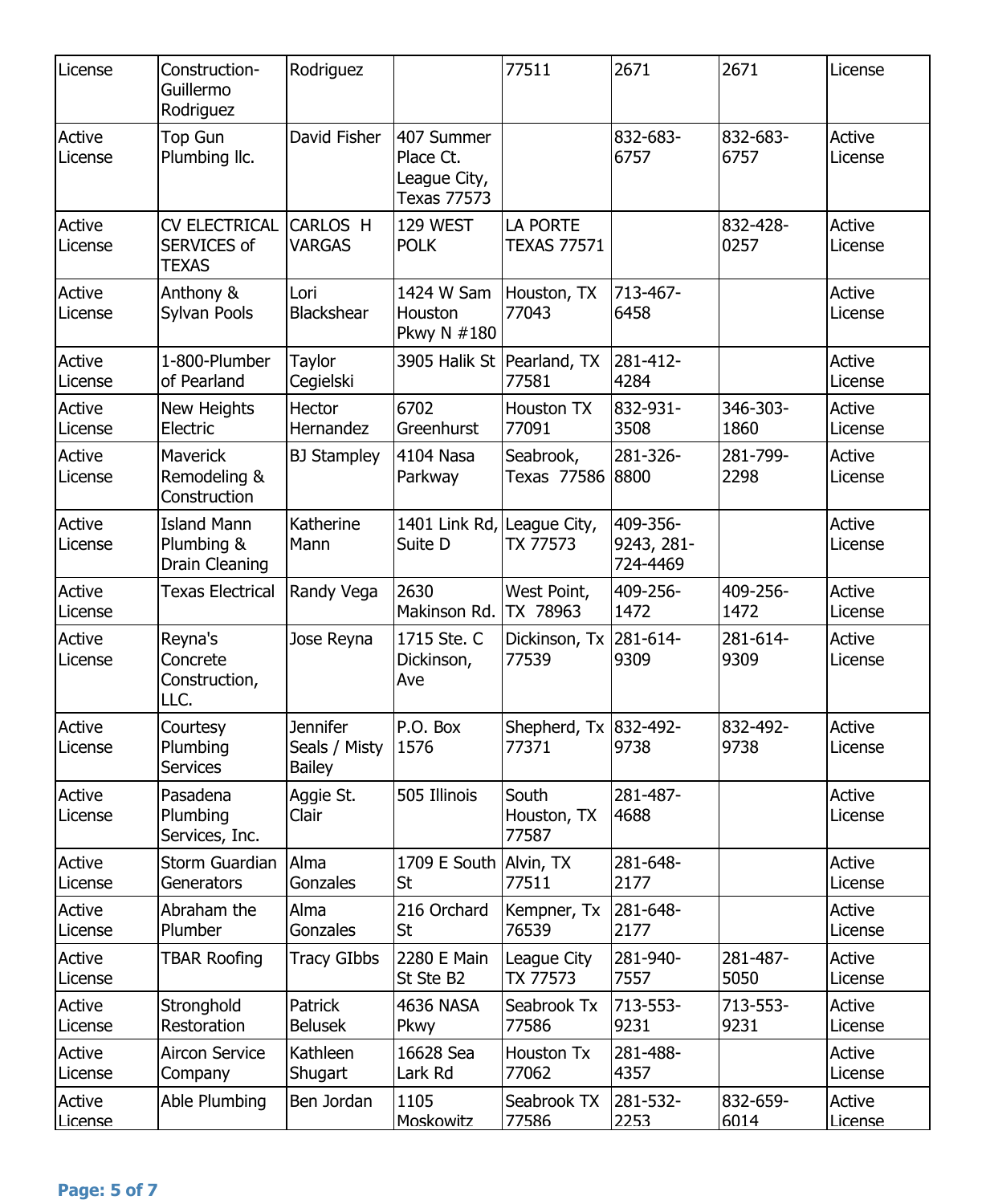|                   |                                                     |                            | Avenue                                   |                                 |                  |                  |                   |
|-------------------|-----------------------------------------------------|----------------------------|------------------------------------------|---------------------------------|------------------|------------------|-------------------|
| Active<br>License | Mil-Spec Electric Brett<br>LLC                      | Fernandez                  | 2505 Sea<br>Horse Ct                     | El Lago TX<br>77586             | 281-957-<br>9408 | 512-994-<br>7780 | Active<br>License |
| Active<br>License | Aqueduct<br>Plumbing                                | William<br><b>Brown</b>    | 15110 Hwy 3                              | Webster TX<br>77598             | 281-488-<br>6238 | 832-274-<br>3259 | Active<br>License |
| Active<br>License | <b>Alvin Air</b>                                    | Daniel Soto                | 1612 W.<br><b>Shane Street</b>           | <b>Alvin Texas</b><br>77511     | 281-667-<br>5326 | 281-667-<br>5326 | Active<br>License |
| Active<br>License | <b>Hardisystems</b>                                 | Evodio J.<br>Sanchez       | 8103 N.<br>Laura Circle                  | Baytown<br><b>Texas 77521</b>   | 832-597-<br>5621 | 832-597-<br>5621 | Active<br>License |
| Active<br>License | <b>WeDoRepipes</b>                                  |                            | 40 Cypress<br>Creek Pkwy<br>#280         | Houston, TX<br>77090-3530       | 832-819-<br>8337 | 832-419-<br>6699 | Active<br>License |
| Active<br>License | Shoreview<br>Plumbing                               | Mike Klos                  | 414<br>Pebblebrook                       | Seabrook, Tx 832-226-<br>77586  | 2849             | 832-226-<br>2849 | Active<br>License |
| Active<br>License | <b>Bay Area</b><br>Roofers, Inc                     | <b>Brittany</b><br>Bergman | 2115 CR129                               | Pearland, TX<br>77581           | 281-482-<br>1200 | 561-802-<br>0807 | Active<br>License |
| Active<br>License | <b>Tesla Energy</b><br>Operations                   | Melissa<br>Griffin         | 7256 S. Sam<br>Houston<br>Pkwy W<br>#200 | Houston, TX<br>77085            | 713-969-<br>9637 |                  | Active<br>License |
| Active<br>License | Allied<br>Foundation<br>Specialist                  | Richard<br>Pacheco         | 4906 Luella<br>Ave                       | Deer Park, TX 281-479-<br>77536 | 5832             |                  | Active<br>License |
| Active<br>License | <b>ARS SOUTH</b>                                    | Ashley Barker 369 Tristar  | Dr                                       | Webster, TX<br>77598            | 713-335-<br>3755 | 832-269-<br>7354 | Active<br>License |
| Active<br>License | <b>Bay Coast</b><br>Plumbing                        | Lee Frankum                | 2211 Anders<br>Lane                      | Kemah Tx<br>77565               | 281-538-<br>0908 | 832-385-<br>8919 | Active<br>License |
| Active<br>License | Lanco Plumbing                                      | Max Lange                  | 3624 Hwy 3                               | Dickinson TX<br>77539           | 281-337-<br>3703 | 281-337-<br>3703 | Active<br>License |
| Active<br>License | <b>Cother Air</b><br>Conditioning &<br>Heating, INC | Lety Nolen                 | 4227 Allen-<br>Genoa                     | Pasadena, TX 713-944-<br>77504  | 5500             | 713-944-<br>5500 | Active<br>License |
| Active<br>License | <b>Discover</b><br>Roofing, LLC                     | John<br>Armentrout         | 214 Biscayne<br><b>Blvd</b>              | El Lago, TX<br>77586            | 281-549-<br>6187 | 832-488-<br>0085 | Active<br>License |
| Active<br>License | <b>Weeks Service</b><br>Company                     | Aaron M<br><b>Buzzell</b>  | 1306 Hwy 3<br>S                          | League City<br>tx 77573         | 281-332-<br>9555 | 281-332-<br>9555 | Active<br>License |
| Active<br>License | Generocity<br>Foundation<br>Repair, Inc.            | Sarah<br>Thomas            | 1212 Winding Friendswood,<br>Way Dr      | TX 77546                        | 281-992-<br>7522 |                  | Active<br>License |
| Active<br>License | One Hour AC &<br>Heating                            | Crystal<br>Scranton        | 4455 W Sam<br>Houston<br>Pkwy N          | Houston, TX<br>77041            | 281-560-<br>6311 | 281-560-<br>6346 | Active<br>License |
| Active<br>License | Bob's AC & Heat Jennifer                            | Crum                       | 305 Houston<br>Ave                       | League City<br>Tx 77573         | 281-332-<br>4321 | 281-799-<br>4667 | Active<br>License |
| Active<br>License | AirVantage INC.                                     |                            | 11705 Anders Santa Fe, TX<br>Ln          | 77510                           | 409-925-<br>6171 |                  | Active<br>License |